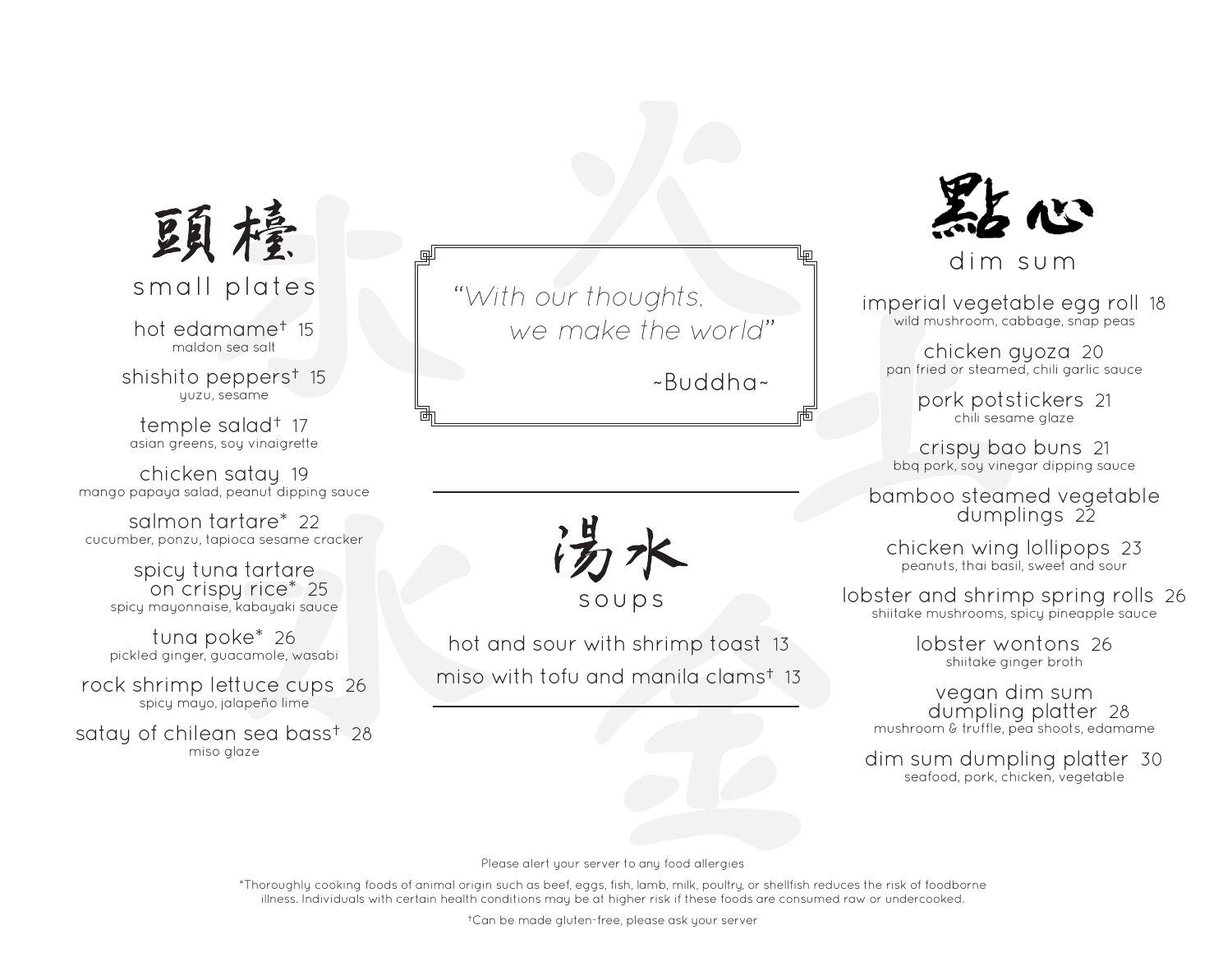

## yakitori

asparagus 9 jumbo shrimp 12 lamb chop 17 each wagyu beef 26



barbeque chinese five spice short ribs 26 crispy chicken 29



tempura

green bean 9

asparagus 10

shrimp 13

avocado 12



noodles and rice

jasmine white or brown rice† 9

8 greens fried rice† 19 brown rice, seasonal vegetables, egg white

> lo mein 21 roast pork, choy sum

olive fried rice 22 olive leaf, french beans, egg

pad thai noodles† 23/25/29 peanuts, mushrooms, tofu add chicken or shrimp

triple pork fried rice 24 pork belly, bbq roast pork, chinese sausage

> chow fun† 25 stir fried vegetables and tofu

barbeque duck fried rice 26 sundried tomatoes, kaffir lime, mint

shanghai fried rice† 27 vegetables, shrimp, pork, egg

hong kong fried noodle 28 chicken, egg, mixed vegetables, roast pork

> lobster fried rice 36 kimchi, shallots

drunken lobster pad thai† 38 brandy, cashews

Please alert your server to any food allergies

\*Thoroughly cooking foods of animal origin such as beef, eggs, fish, lamb, milk, poultry, or shellfish reduces the risk of foodborne illness. Individuals with certain health conditions may be at higher risk if these foods are consumed raw or undercooked.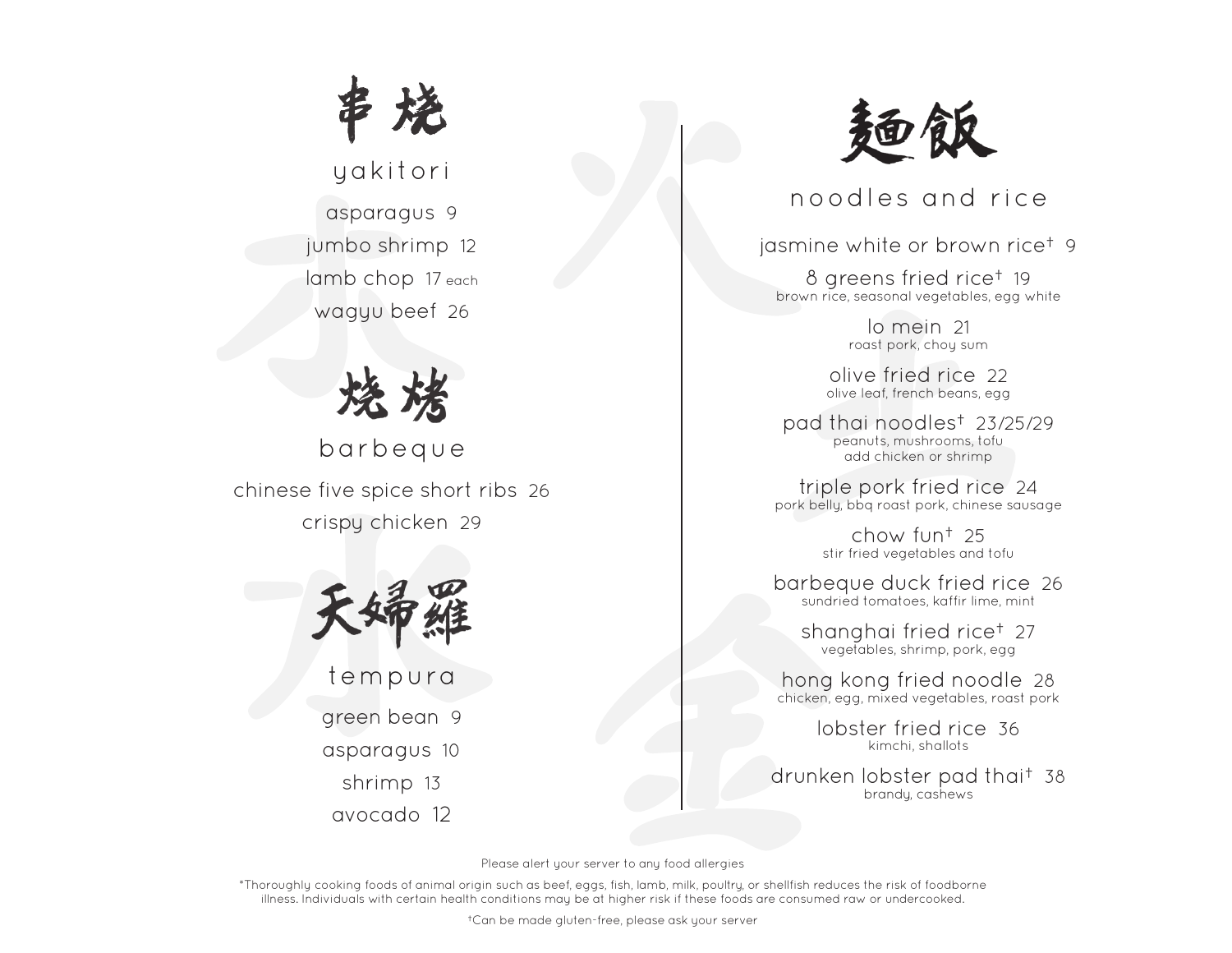

beef mongolian 52 snow peas, shimeji mushrooms

filet mignon "tokyo" style 59 marrow, mushroom, onion

> beef and broccoli 79 aged n.y. strip, black bean sauce

wagyu rib-eye teppanyaki 98 sophisticated dips and sauces

鶏鴨

the sky

black pepper chili chicken 36 pepper, onion, bamboo shoot, celery

crispy orange chicken 37 steamed bok choy

> peking duck 94 for two



the sides

asian green stir fry 15 pea shoots, chinese broccoli leaves

岫

chinese broccoli 15 black bean sauce

spicy eggplant 16 togarashi yogurt, curry, soybean chili

steamed bok choy† 15 garlic

charred brussels sprouts 16 cilantro lime vinaigrette, puffed rice

cantonese cauliflower 18 sweet and sour sauce

他

the sea

画

honey glazed salmon 38 lotus root, green beans, baby sweet peppers

thai sweet and spicy shrimp 39 tamarind, bell pepper

grilled branzino† 42 steamed bok choy, ginger kaffir lime vinaigrette

> grilled ahi tuna 46 maitake mushroom, snow peas, ginger-scallion sauce

miso roasted black cod 48 grilled tokyo negi, young ginger

crispy snapper in "sand" 58 crispy minced garlic, dried chinese olive

Please alert your server to any food allergies

\*Thoroughly cooking foods of animal origin such as beef, eggs, fish, lamb, milk, poultry, or shellfish reduces the risk of foodborne illness. Individuals with certain health conditions may be at higher risk if these foods are consumed raw or undercooked.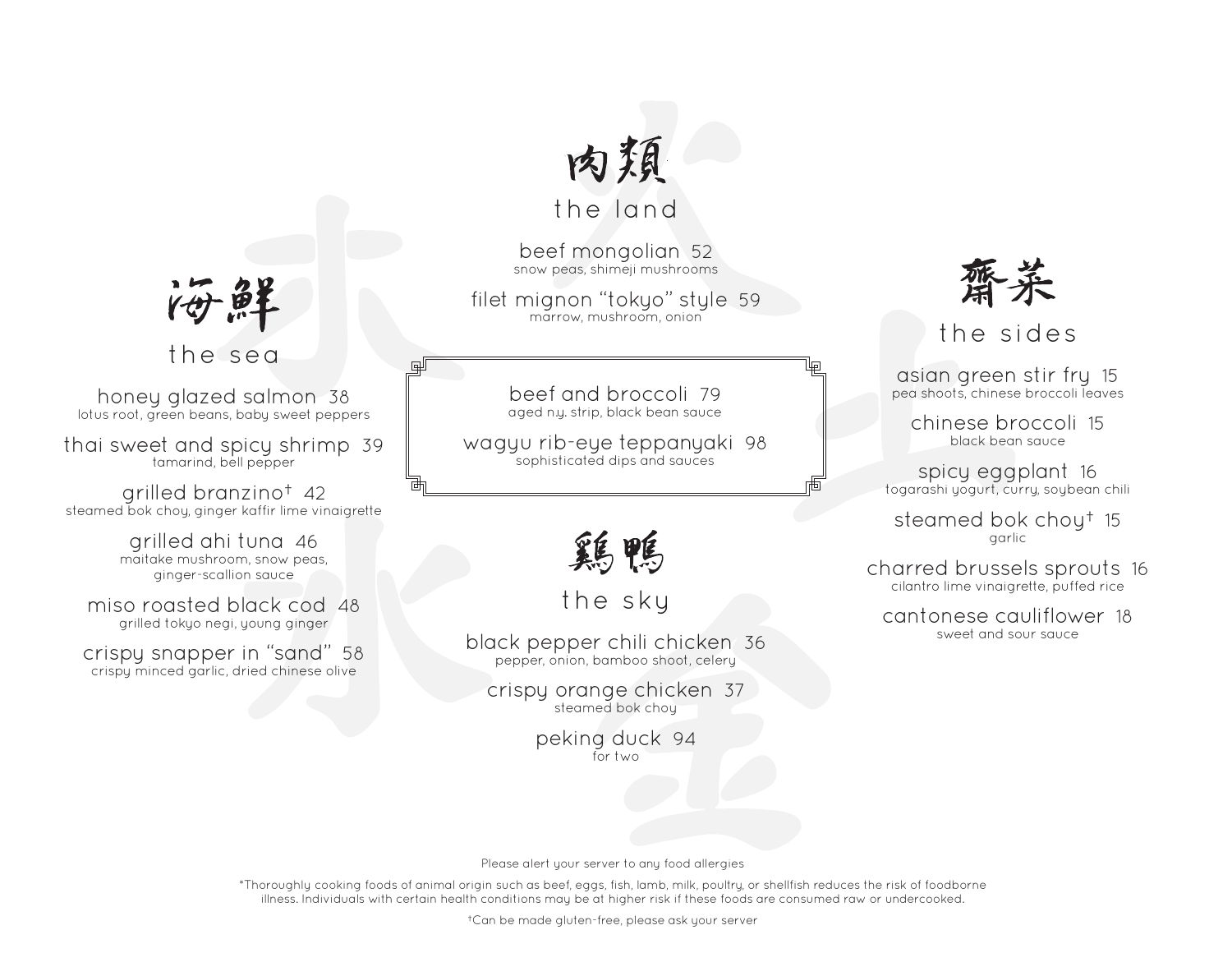

sushi and sashimi

|                                         |                          | <b>omakase</b> ** 119 / 139 / 159 and up |    |                                            |    |
|-----------------------------------------|--------------------------|------------------------------------------|----|--------------------------------------------|----|
|                                         |                          | chef's selection of assorted items       |    |                                            |    |
| tako octopust                           | $\delta$                 | hamachi yellowtail*+                     | 9  | unagí fresh water eel*                     | 11 |
| $e$ b $i$ cooked shrimp <sup>+</sup>    | 9                        | <b>Maguro</b> tung*t                     | 9  | uni sea urchin*†                           | 14 |
| <b>íkura</b> salmon roe*                | 9                        | kampachí amberjack*+                     | 9  | <b>Raní</b> alaskan king crab <sup>+</sup> | 16 |
| hírame fluke*t                          | 9                        | tal japanese snapper*+                   | 9  | imperial wagyu beef*+                      | 16 |
| $sake$ salmon*t                         | $\mathcal{G}$            | hotate sea scallop*+                     | 11 | toro fatty tuna*+                          | 22 |
| <b>udama</b> - quail egg <sup>*</sup> 6 | $\overline{\phantom{a}}$ | Temakí-handroll 5 / Makí-roll 7 /        |    | $caviar^*$ 7<br>Soy Paper 4                |    |

Please alert your server to any food allergies

\*Thoroughly cooking foods of animal origin such as beef, eggs, fish, lamb, milk, poultry, or shellfish reduces the risk of foodborne illness. Individuals with certain health conditions may be at higher risk if these foods are consumed raw or undercooked.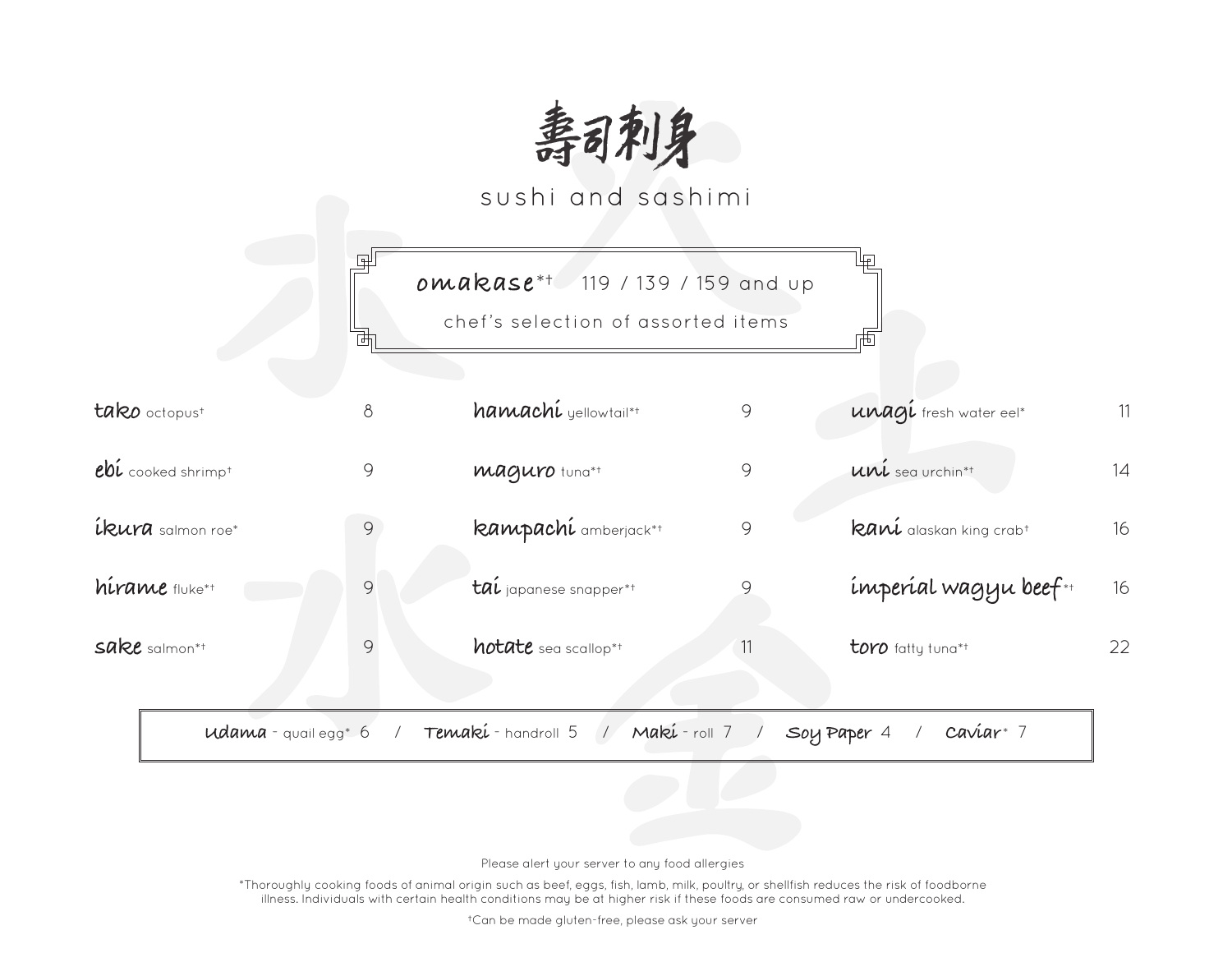

## specialties

fresh oyster\*† 8 each ponzu mignonette

tuna pringles\* 23 truffle aioli, egg, tomato

yellowtail sashimi\*† 24 jalapeño, ponzu sauce

seared salmon sashimi\*† 24 jalapeño, sweet miso



## specialty rolls

vegetable roll† 21 eight treasure vegetables, soy paper

crunchy spicy yellowtail\*† 23 crispy shallots

> angry dragon\* 23 eel, kabayaki sauce

salmon avocado\*† 24 salmon tartare, tomato ponzu

soy tuna roll\*† 24 spicy tuna, avocado, soy paper shrimp tempura 25 wasabi honey sauce

chef yoshi\*† 25 tuna, salmon, kabayaki, aji amarillo

crispy lobster 27 lobster tempura, chipotle sauce

surf and turf\*† 29 lobster salad, sesame chimichurri

rainbow roll\*† 38 lobster salad, sweet butter aioli, caviar

Please alert your server to any food allergies

\*Thoroughly cooking foods of animal origin such as beef, eggs, fish, lamb, milk, poultry, or shellfish reduces the risk of foodborne illness. Individuals with certain health conditions may be at higher risk if these foods are consumed raw or undercooked.